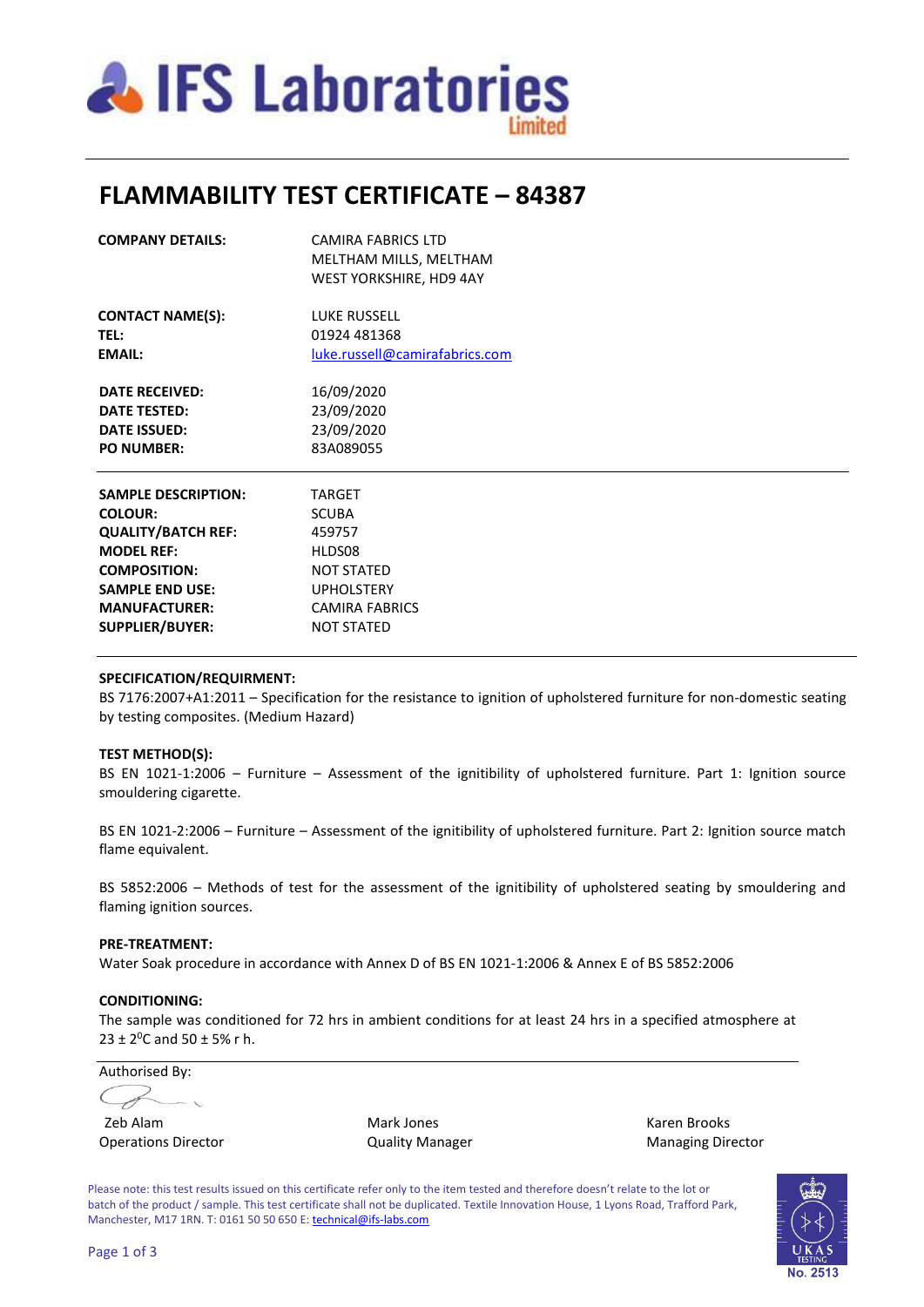

## **FLAMMABILITY TEST CERTIFICATE – 84387**

## **TEST RESULTS:**

"The Following test results relate only to the ignitibility of the combination of the materials under the particular conditions of test; they are not intended as a means of assessing the full potential fire hazard of the materials in use."

| TEST CRITERIA - 1021-1 (CIGARETTE TEST)                                   | <b>INITIAL TEST</b>  |                       | <b>REPEAT TEST</b> |
|---------------------------------------------------------------------------|----------------------|-----------------------|--------------------|
| FILLING MATERIAL USED:                                                    | CMHR <sub>35</sub>   |                       | CMHR <sub>35</sub> |
| Cigarette ceased smouldering within (Min(s)                               | <60.0                |                       | < 60.0             |
| PROGRESSIVE SMOULDERING CRITERIA (3.1)                                    |                      |                       |                    |
| Unsafe escalating combustion (3.1a)                                       | NO.                  |                       | <b>NO</b>          |
| Smoulders to extremities (3.1b)                                           | N <sub>O</sub>       |                       | <b>NO</b>          |
| Smoulders through thickness (3.1c)                                        | NO.                  |                       | <b>NO</b>          |
| Smoulders for more than 1 hr (3.1d)                                       | <b>NO</b>            |                       | <b>NO</b>          |
| Presence of active smouldering on final examination? (3.1e)               | <b>NO</b>            |                       | <b>NO</b>          |
| Evidence of melting, charring, dripping?                                  | Melting: $\boxtimes$ | Charring: $\boxtimes$ | Dripping:          |
| <b>FLAMING CRITERIA (3.2)</b>                                             |                      |                       |                    |
| Cover Split?                                                              | <b>NO</b>            |                       | <b>NO</b>          |
| Occurrence of flames?                                                     | <b>NO</b>            |                       | <b>NO</b>          |
| <b>TEST RESULT</b>                                                        | <b>PASS</b>          |                       | <b>PASS</b>        |
|                                                                           |                      |                       |                    |
|                                                                           |                      |                       |                    |
|                                                                           |                      |                       |                    |
| TEST CRITERIA - 1021-2 (MATCH TEST)                                       | $1st$ Test           | 2 <sup>nd</sup> Test  | 3rd Test           |
| FILLING MATERIAL USED:                                                    | CMHR <sub>35</sub>   | CMHR <sub>35</sub>    | CMHR <sub>35</sub> |
| Flaming ceased: (Min(s) Sec(s))                                           | 0.01                 | 0.00                  | 0.00               |
| PROGRESSIVE SMOULDERING CRITERIA (3.1)                                    |                      |                       |                    |
| Unsafe escalating combustion (3.1a)                                       | <b>NO</b>            | N <sub>O</sub>        | <b>NO</b>          |
| Smoulders to extremities (3.1b)                                           | <b>NO</b>            | NO.                   | <b>NO</b>          |
|                                                                           | N <sub>O</sub>       | NO                    | NO.                |
| Smoulders through thickness (3.1c)                                        | <b>NO</b>            | <b>NO</b>             | <b>NO</b>          |
| Smoulders for more than 1 hr (3.1d)                                       |                      |                       |                    |
| Evidence of melting, charring, dripping?<br><b>FLAMING CRITERIA (3.2)</b> | Melting: $\boxtimes$ | Charring: $\boxtimes$ | Dripping:          |
| Unsafe escalating combustion (3.2a)                                       | <b>NO</b>            | <b>NO</b>             | <b>NO</b>          |
| Test assembly consumed (3.2b)                                             | NO.                  | <b>NO</b>             | <b>NO</b>          |
| Flaming to extremities and thickness (3.2c) (3.2d)                        | <b>NO</b>            | N <sub>O</sub>        | NO                 |
| Flaming continued for more than 120 seconds                               | <b>NO</b>            | <b>NO</b>             | <b>NO</b>          |
|                                                                           | <b>NO</b>            | <b>NO</b>             | <b>NO</b>          |
| Cover split?<br><b>TEST RESULT</b>                                        | <b>PASS</b>          | <b>PASS</b>           | <b>PASS</b>        |

Please note: the test results issued on this certificate refer only to the item tested and therefore doesn't relate to the lot or batch of the product / sample. This test certificate shall not be duplicated. Textile Innovation House, 1 Lyons Road, Trafford Park, Manchester, M17 1RN T: 0161 50 50 650 E[: technical@ifs-labs.com](mailto:technical@ifs-labs.com)